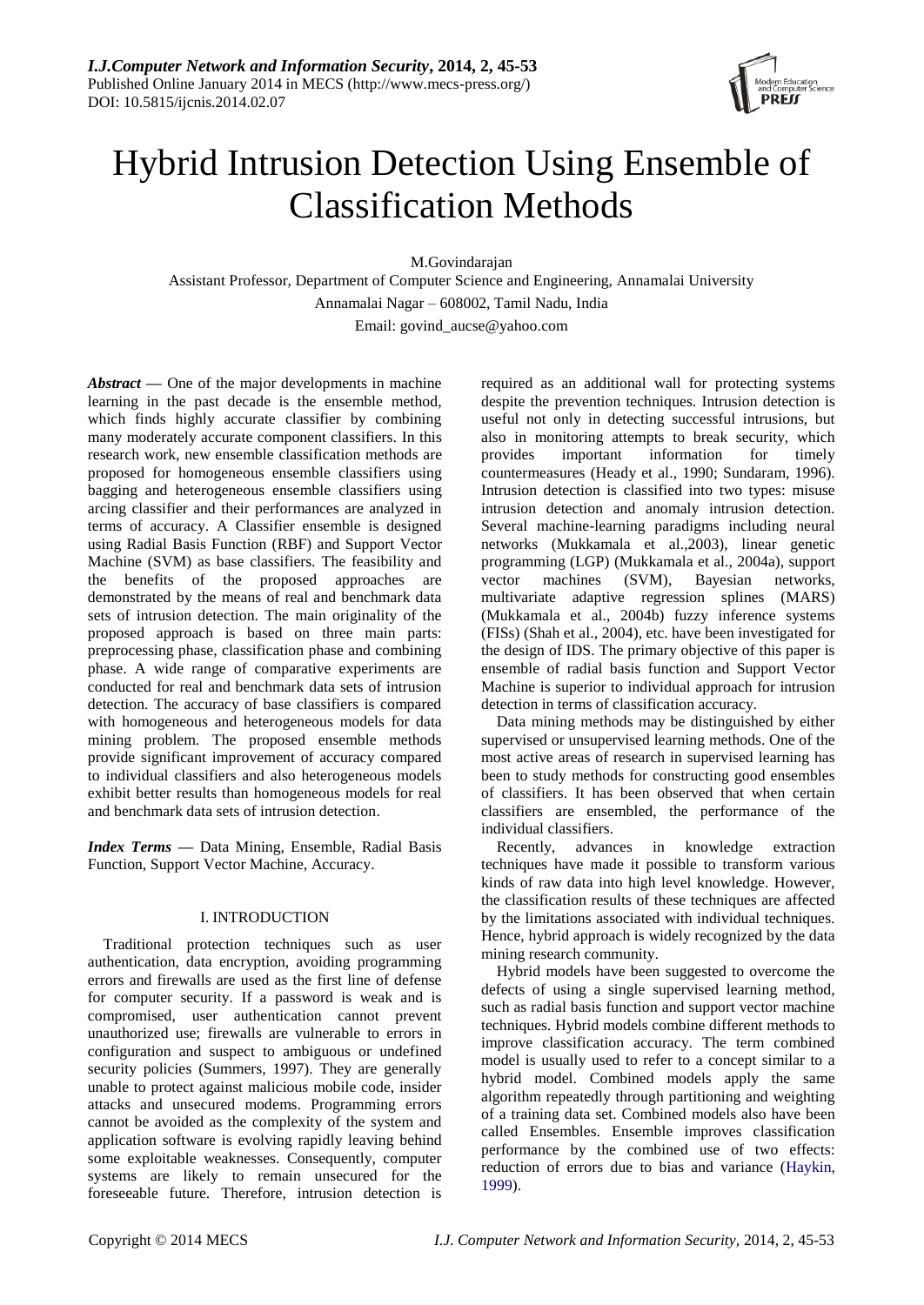This paper proposes new ensemble classification methods to improve the classification accuracy. The main purpose of this paper is to apply homogeneous and heterogeneous ensemble classifiers for real and benchmark dataset of intrusion detection to improve classification accuracy. Organization of this paper is as follows. Section 2 describes the related work. Section 3 presents proposed methodology and Section 4 explains the performance evaluation measures. Section 5 focuses on the experimental results and discussion. Finally, results are summarized and concluded in section 6.

#### II. RELATED WORKS

The Internet and online procedures is an essential tool of our daily life today. They have been used as an important component of business operation (T. Shon and J. Moon, 2007). Therefore, network security needs to be carefully concerned to provide secure information channels. Intrusion detection (ID) is a major research problem in network security, where the concept of ID was proposed by Anderson in 1980 (J.P. Anderson, 1980). ID is based on the assumption that the behavior of intruders is different from a legal user (W. Stallings, 2006). The goal of intrusion detection systems (IDS) is to identify unusual access or attacks to secure internal networks (C. Tsai, et al., 2009) Network-based IDS is a valuable tool for the defense-in-depth of computer networks. It looks for known or potential malicious activities in network traffic and raises an alarm whenever a suspicious activity is detected. In general, IDSs can be divided into two techniques: misuse detection and anomaly detection (E. Biermannet al.2001; T. Verwoerd, et al., 2002).

Misuse intrusion detection (signature-based detection) uses well-defined patterns of the malicious activity to identify intrusions (K. Ilgun et al., 1995; D. Marchette, 1999) However, it may not be able to alert the system administrator in case of a new attack. Anomaly detection attempts to model normal behavior profile. It identifies malicious traffic based on the deviations from the normal patterns, where the normal patterns are constructed from the statistical measures of the system features (S. Mukkamala, et al., 2002). The anomaly detection techniques have the advantage of detecting unknown attacks over the misuse detection technique (E. Lundin and E. Jonsson, 2002). Several machine learning techniques including neural networks, fuzzy logic (S. Wu and W. Banzhaf, 2010), support vector machines (SVM) (S. Mukkamala, et al., 2002; S. Wu and W. Banzhaf, 2010) have been studied for the design of IDS. In particular, these techniques are developed as classifiers, which are used to classify whether the incoming network traffics are normal or an attack. This paper focuses on the Support Vector Machine (SVM) and Radial Basis Function (RBF) among various machine learning algorithms.

The most significant reason for the choice of SVM is because it can be used for either supervised or unsupervised learning. Another positive aspect of SVM

is that it is useful for finding a global minimum of the actual risk using structural risk minimization, since it can generalize well with kernel tricks even in highdimensional spaces under little training sample conditions.

In Ghosh and Schwartzbard (1999), it is shown how neural networks can be employed for the anomaly and misuse detection. The works present an application of neural network to learn previous behavior since it can be utilized to detection of the future intrusions against systems. Experimental results indicate that neural networks are "suited to perform intrusion state of art detection and can generalize from previously observed behavior" according to the authors.

Chen et al. (2005a) Suggested Application of SVM an ANN for intrusion detection. Chen et al. (2005b) used flexible neural network trees for feature deduction and intrusion detection. Katar, (2006) combined multiple techniques for intrusion detection.

Freund and Schapire (1995,1996) proposed an algorithm the basis of which is to **a**daptively **r**esample and **c**ombine (hence the acronym--arcing) so that the weights in the resampling are increased for those cases most often misclassified and the combining is done by weighted voting.

Previous work has demonstrated that arcing classifiers is very effective for RBF-SVM hybrid system. (M.Govindarajan et al, 2012). A hybrid model can improve the performance of basic classifier (Tsai 2009).

In this paper, a hybrid intrusion detection system is proposed using radial basis function and support vector machine and the effectiveness of the proposed bagged RBF, bagged SVM and RBF-SVM hybrid system is evaluated by conducting several experiments on real and benchmark datasets of intrusion detection. The performance of the proposed bagged RBF, bagged SVM and RBF-SVM hybrid classifiers are examined in comparison with standalone RBF and standalone SVM classifier and also heterogeneous models exhibits better results than homogeneous models for real and benchmark data sets of intrusion detection.

## III. PROPOSED METHODOLOGY

## *A. Pre-processing of real and benchmark datasets*

The real data is related with Acer07 dataset, being released for the first time is a real world data set collected from one of the sensors in Acer eDC (Acer e-Enabling Data Center) and the benchmark data used in classification is NSL-KDD, which is a new dataset for the evaluation of researches in network intrusion detection system. Before performing any classification method the data has to be pre-processed. In the data preprocessing stage it has been observed that the datasets consist of many missing value attributes. By eliminating the missing attribute records may lead to misclassification because the dropped records may contain some useful pattern for Classification. The dataset is pre-processed by removing missing values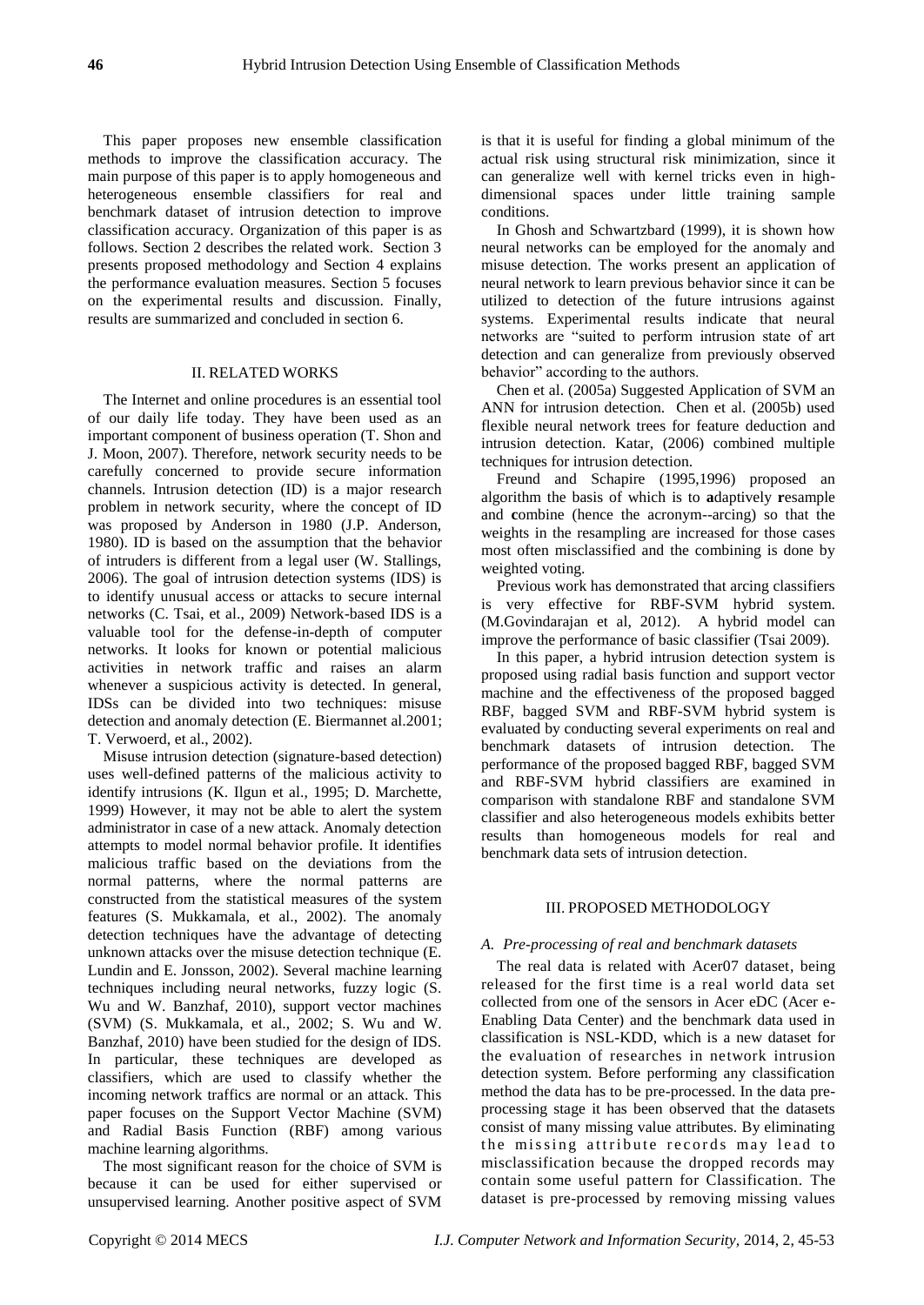using supervised filters.

## *B. Existing Classification Methods*

#### *1) Radial Basis Function Neural Network*

Radial basis function (RBF) networks (Oliver Buchtala et al, 2005) combine a number of different concepts from approximation theory, clustering, and neural network theory. A key advantage of RBF networks for practitioners is the clear and understandable interpretation of the functionality of basis functions. Also, fuzzy rules may be extracted from RBF networks for deployment in an expert system.

The RBF networks used here may be defined as follows.

- 1. RBF networks have three layers of nodes: input layer  $uI$ , hidden layer  $UH$  and output layer  $y_1(k) = a_1(k)$ . The activate  $u_0$  , materially and stap  $u_0$ .
- 2. Feed-forward connections exist between input and hidden layers, between input and output layers (shortcut connections), and between hidden and output layers. Additionally, there are connections between a bias node and each output node. A scalar weight  $Wl$ , J is associated with the connection between nodes i and j.
- 3. The activation of each input node (fanout)  $i \in U$ *I* is equal to its external input

$$
defai(k) = xi(k) \t(3.1)
$$

where  $x_i(k)$  is the element of the external input vector (pattern)  $X(k)$ of the network  $(k=1,2,...)$  denotes the number of the for selecting pattern).

4. Each hidden node (neuron)  $j \in u_H$  determines the Euclidean distance between "its own" the Euclidean distance between "its own" tries to place a linear bound<br>classes and adjust it in such<br>weight vector  $\sqrt{\sum_{i=1}^{n} y_i}$  and maximized (Vanajakshi and the activations of the input nodes, i.e., the external input vector

$$
\begin{aligned}\n\deg\\ \ns_j(k) &= \|W_j - X(k)\| \tag{3.2}\n\end{aligned}
$$

The distance  $s_j(k)$  is used as an input of a given a radial basis function in order to determine the activation  $a_j(k)$  of node j. Here, Gaussian

functions are employed  
\nwhere  
\n
$$
z = 1
$$
 where  
\n $y = a$  binary value represent  
\nand,

The parameter  $r_j$  of node j is the radius of the basis function; the vector  $Wj$  is its center.

Localized basis functions such as the *Gaussian* or the *inverse multiquadric* are usually preferred.

5. Each output node (neuron)  $l \in u_0$  computes its

activation as a weighted sum  
\n
$$
a_{i}(k) = \sum_{j=1}^{def} w_{(j,l)} a_{j}(k) + \sum_{i=1}^{|u_{l}|} w_{(i,l)} a_{i}(k) + w_{(B,l)}
$$
\n(3.4)

 $w*i*, *j*$  is can be found, some of which do not contain shortcut The external output vector of the network,  $y(k)$ consists of the activations of output nodes, i.e.,  $y_1(k) = a_1(k)$ . The activation of a hidden node is high if *def* the current input vector of the network is "similar" (depending on the value of the radius) to the center of its basis function. The center of a basis function can, therefore, be regarded as a prototype of a hyperspherical cluster in the input space of the network. The radius of the cluster is given by the value of the radius parameter. In the literature, some variants of this network structure connections or bias neurons.

#### *2) Support Vector Machine*

 $X(k)$  of the needed to generate the separating surface, constitutes the  $j \in u_H$  determines classifier. In nonlinear classification problems, SVM  $\epsilon$  classes and adjust it in such a way that the margin is<br> **Moreover, in**<br>  $\epsilon$  **Moreover, in** Support vector machines (Cherkassky *et al.*, 1998; Burges, 1998) are powerful tools for data classification. Classification is achieved by a linear or nonlinear separating surface in the input space of the dataset. The separating surface depends only on a subset of the original data. This subset of data, which is all that is set of support vectors. In this study, a method is given for selecting as small a set of support vectors as possible which completely determines a separating plane tries to place a linear boundary between two different classes and adjust it in such a way that the margin is the case of linearly separable data, the method is to find the most suitable one among the hyperplanes that minimize the training error. After that, the boundary is adjusted such that the distance between the boundary and the nearest data points in each class is maximal.

In a binary classification problem, its data points are given as:

$$
D = \{ (x^{1}, y^{1}), \dots (x^{l}, y^{l}) \}, \dots x \in \mathfrak{R}^{n}, y \in \{-1, 1\},\
$$

(3.5)

where

 $y = a$  binary value representing the two classes and,

 $x =$  the input vector.

As mentioned above, there are numbers of hyperplanes that can separate these two sets of data and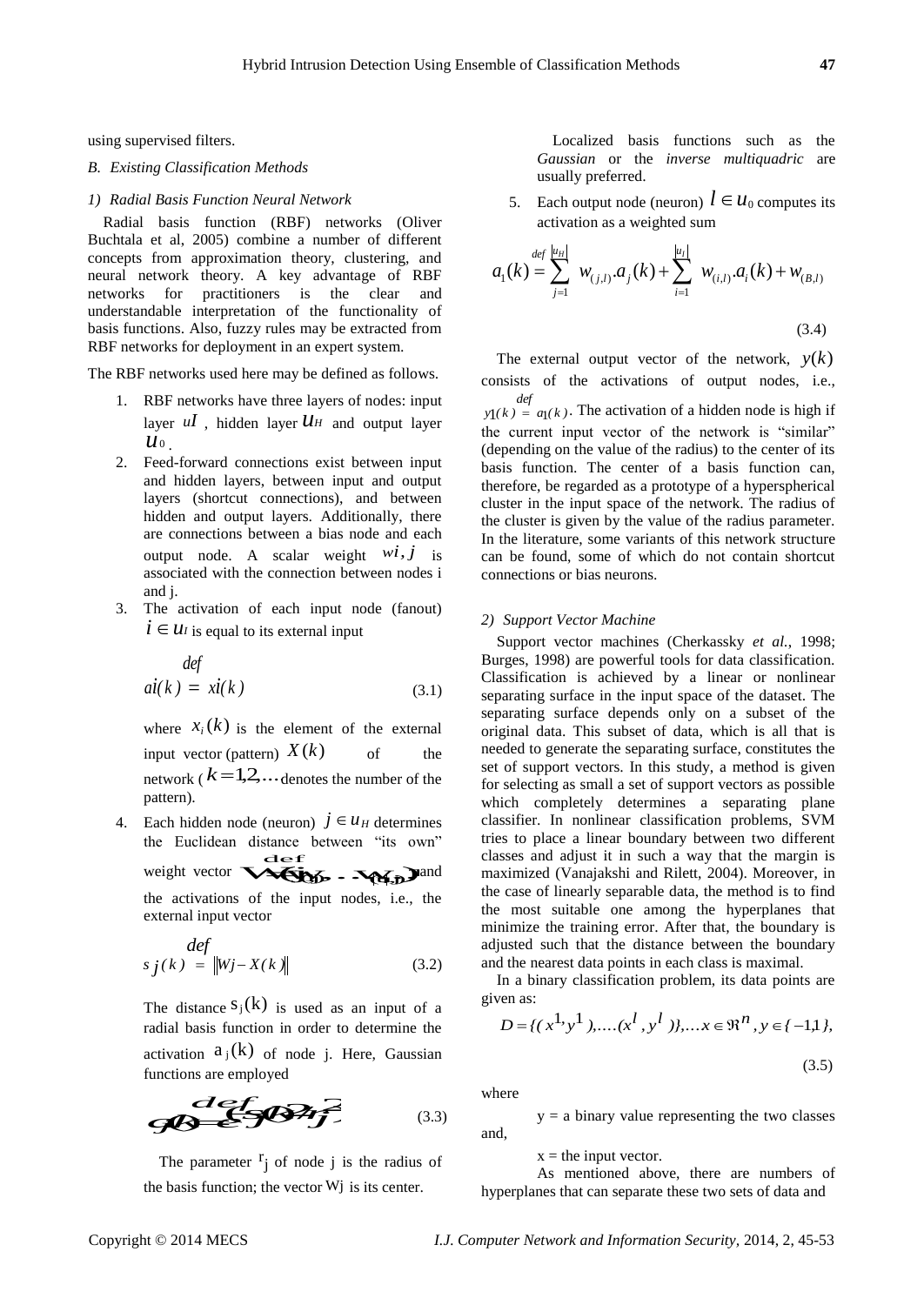the problem is to find the hyperplane with the largest margin. Suppose that all training data satisfy the following constraints:

$$
w.x + b \ge +1 \text{ for } y_i = +1
$$
 (3.6)

$$
wx + b \le -1 \text{ for } y_i = -1 \tag{3.7}
$$

where

 $w =$  the boundary

 $x =$  the input vector

 $b =$  the scalar threshold (bias).

Therefore, the decision function that can classify the data is:

$$
f(y) = sgn((w.x) + b)
$$
\n(3.8)

Thus, the separating hyperplane must satisfy the following constraints:

$$
y_i[(w.x_i) + b] \ge 1 \tag{3.9}
$$

where  $l =$  the number of training sets

The optimal hyperplane is the unique one that not only separates the data without error but also maximizes the margin. It means that it should maximize the distance between closest vectors in both classes to the hyperplane. Therefore the hyperplane that optimally separate the data into two classes can be shown to be the one that minimize the functional:

$$
\varphi(w) = \frac{|w|^2}{2} \tag{3.10}
$$

Therefore, the optimization problem can be<br>rmulated into an equivalent non-constraint formulated into an equivalent non-constraint optimization problem by introducing the Lagrange multipliers ( $\alpha_I \geq 0$ ) and a Lagrangian: sampling

$$
L(w, b, \alpha) = \frac{1}{2} ||w||^{2-} \sum_{t=1..l} \alpha_t (y_t((w.x_t) + b) - 1)
$$
\n(3.11)

The Lagrangian has to be minimized with respect to w and *b* by the given expressions:

$$
w_0 = \sum y \alpha x \tag{3.12}
$$

This expressions for  $w_0$  is then substitute into equation (3.11) which will result in dual form of the function which has to be maximized with respect to the constraints  $\alpha_I > 0$ .

$$
\text{Maximize } w.x + b \ge +1 \tag{3.13}
$$

Subject to  $\alpha_l \geq 0, i = 1..l$  and  $\sum \alpha_l y_i$ 

The hyperplane decision function can therefore be written as:

$$
f(x) = sign(w_0 x + b_0) = sign(\sum y_i \alpha_i^0(x_i.x) + b_0)
$$
\n(3.14)

 $wx + b \le -1$  for  $y_i = -1$  (3.7) SVM is used to learn the decision functions by first  $y_i = -1$  (3.7)  $\frac{3.7}{\text{mapping}}$  the data to some higher dimensional feature However, the equation (3.14) is meant for linearly separable data in SVM. In a non-linearly separable data, space and constructing a separating hyperplane in this space.

#### *C. Homogeneous Ensemble Classifiers using Bagging*

#### *1) Proposed Bagged RBF and SVM Classifiers*

Given a set D, of d tuples, bagging (Breiman, L. 1996a) works as follows. For iteration i  $(i = 1, 2, \ldots, k)$ , a training set,  $D_i$ , of  $d$  tuples is sampled with replacement from the original set of tuples, D. The bootstrap sample, Di , created by sampling D with replacement, from the given training data set D repeatedly. Each example in the given training set D may appear repeated times or not at all in any particular replicate training data set D<sub>i</sub>. A classifier model, M<sub>i</sub>, is learned for each training set,  $D_i$ . To classify an unknown tuple, X, each classifier,  $M_i$ , returns its class prediction, which counts as one vote. The bagged RBF and SVM, M\* , counts the votes and assigns the class with the most votes to X.

## **Algorithm: RBF and SVM ensemble classifiers using bagging Input:**

- D, a set of d tuples.
- $k = 1$ , the number of models in the ensemble.
- Base Classifiers (Radial Basis Function, Support Vector Machine)

**Output:** Bagged RBF and SVM, M\* **Method:**

- 1. for  $i = 1$  to  $k$  do  $\ell$  create k models
- 2. Create a bootstrap sample, D<sup>i</sup> , by sampling D with replacement, from the given training data set D repeatedly. Each example in the given training set D may appear repeated times or not at all in any particular replicate training data set D<sup>i</sup>
- 3. Use  $D_i$  to derive a model,  $M_i$ ;
- 4. Classify each example d in training data  $D_i$  and initialized the weight,  $W_i$  for the model, M<sup>i</sup> , based on the accuracies of percentage of correctly classified example in training data D<sub>i</sub>.
- 5. endfor

To use the bagged RBF and SVM models on a tuple, X:

- 1. if classification then
- 2. let each of the k models classify X and return the majority vote;
- 3. if prediction then
- 4. let each of the k models predict a value for X and return the average predicted value.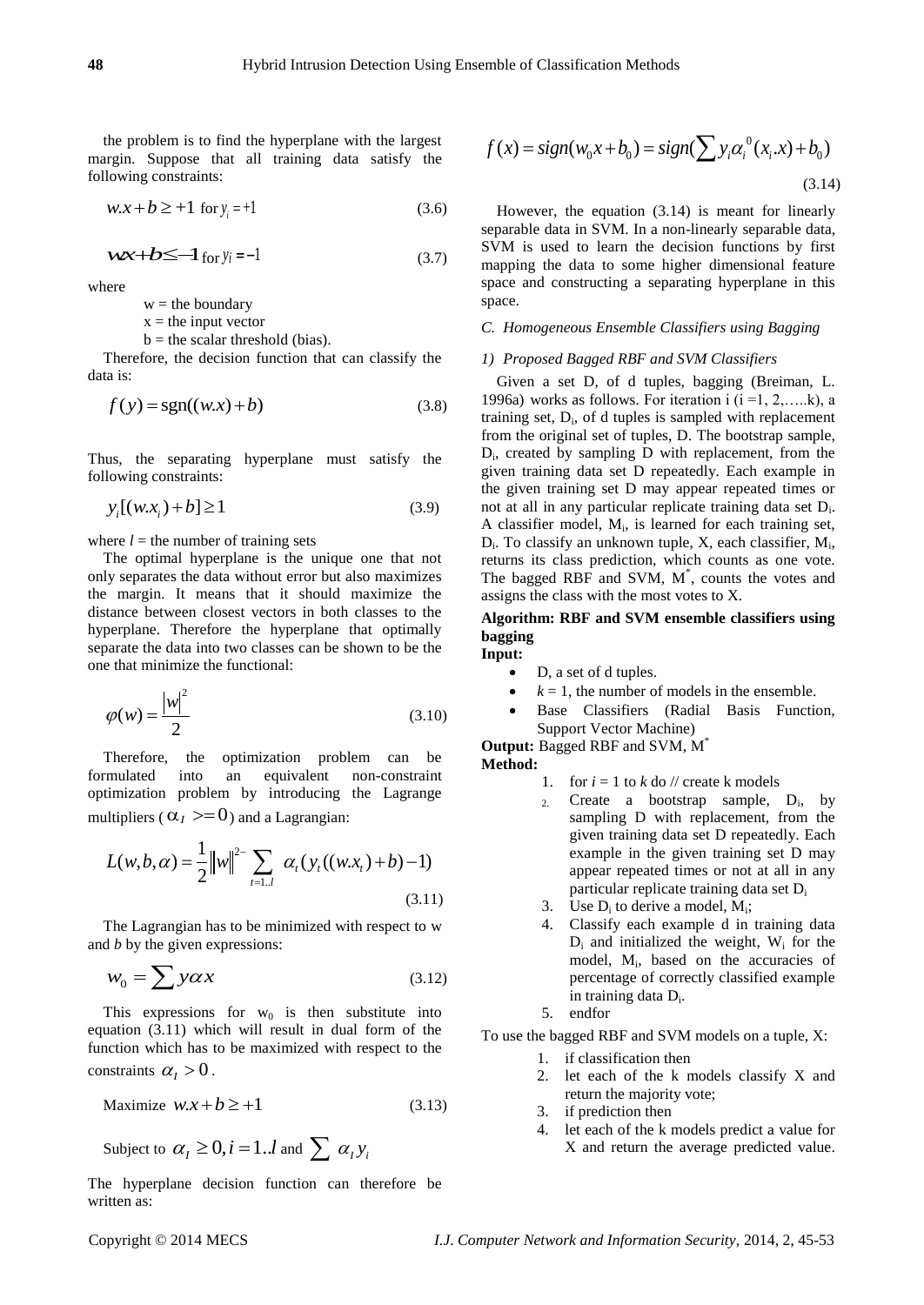## *D. Heterogeneous Ensemble Classifiers using Arcing*

#### *1) Proposed RBF-SVM Hybrid System*

Given a set D, of d tuples, arcing (Breiman. L, 1996) works as follows; For iteration i  $(i = 1, 2, \ldots, k)$ , a training set,  $D_i$ , of d tuples is sampled with replacement from the original set of tuples, D. some of the examples from the dataset *D* will occur more than once in the training dataset  $D_i$ . The examples that did not make it into the training dataset end up forming the test dataset. Then a classifier model,  $M_i$ , is learned for each training examples *d* from training dataset *D<sup>i</sup>* . A classifier model, M<sub>i</sub>, is learned for each training set, D<sub>i</sub>. To classify an unknown tuple,  $X$ , each classifier,  $M<sub>i</sub>$ , returns its class prediction, which counts as one vote. The hybrid classifier (RBF-SVM), M\* , counts the votes and assigns the class with the most votes to X.

# **Algorithm: Hybrid RBF-SVM using Arcing Classifier**

**Input:**

- D, a set of d tuples.
- $k = 2$ , the number of models in the ensemble.
- Base Classifiers (Radial Basis Function, Support Vector Machine)

**Output:** Hybrid RBF-SVM model, M\* .

## **Procedure:**

- 1. For  $i = 1$  to k do // Create k models
- 2. Create a new training dataset,  $D_i$ , by sampling D with replacement. Same example from given dataset *D* may occur more than once in the training dataset *D<sup>i</sup>* .
- 3. Use  $D_i$  to derive a model,  $M_i$
- 4. Classify each example d in training data  $D_i$  and initialized the weight,  $W_i$  for the model, *M<sup>i</sup>* , based on the accuracies of percentage of correctly classified example in training data *D<sup>i</sup>* .
- 5. endfor

To use the hybrid model on a tuple, X:

- 1. if classification then
- 2. let each of the k models classify X and return the majority vote;
- 3. if prediction then
- 4. let each of the k models predict a value for X and return the average predicted value;

The basic idea in Arcing is like bagging, but some of the original tuples of D may not be included in Di, where as others may occur more than once.

## IV PERFORMANCE EVALUATION MEASURES

#### *A. Cross Validation Technique*

Cross-validation (Jiawei Han and Micheline Kamber**,**  2003) sometimes called rotation estimation, is a technique for assessing how the results of a statistical analysis will generalize to an independent data set. It is mainly used in settings where the goal is prediction, and

one wants to estimate how accurately a predictive model will perform in practice. 10-fold cross validation is commonly used. In stratified K-fold cross-validation, the folds are selected so that the mean response value is approximately equal in all the folds.

## *B. Criteria for Evaluation*

The primary metric for evaluating classifier performance is classification Accuracy: the percentage of test samples that the ability of a given classifier to correctly predict the label of new or previously unseen data (i.e. tuples without class label information). Similarly, the accuracy of a predictor refers to how well a given predictor can guess the value of the predicted attribute for new or previously unseen data.

#### V EXPERIMRNTAL RESULTS AND DISCUSSION

#### *A. Real dataset Description*

The Acer07 dataset, being released for the first time is a real world data set collected from one of the sensors in Acer eDC (Acer e-Enabling Data Center). The data used for evaluation is the inside packets from August 31, 2007 to September 7, 2007.

## *B. Benchmark dataset Description*

The data used in classification is NSL-KDD, which is a new dataset for the evaluation of researches in network intrusion detection system. NSL-KDD consists of selected records of the complete KDD'99 dataset (Ira Cohen, et al., 2007). NSL-KDD dataset solve the issues of KDD'99 benchmark [KDD'99 dataset]. Each NSL-KDD connection record contains 41 features (e.g., protocol type, service, and ag) and is labeled as either normal or an attack, with one specific attack type.

## *C. Experiments and Analysis*

In this section, new ensemble classification methods are proposed for homogeneous ensemble classifiers using bagging and heterogeneous ensemble classifiers using arcing classifier and their performances are analyzed in terms of accuracy.

## *1) Homogeneous Ensemble Classifiers using Bagging*

The Acer07 and NSL-KDD datasets are taken to evaluate the proposed Bagged RBF and bagged SVM classifiers.

*a) Proposed Bagged RBF and Bagged SVM*

| <b>Real</b>                                   | ~- | <b>Classification</b> |  |
|-----------------------------------------------|----|-----------------------|--|
| <b>DATASET</b>                                |    |                       |  |
| PROPOSED BAGGED CLASSIFIERS FOR REAL          |    |                       |  |
| 111000 1.1110 1 0.000 0.000 0.000 1.000 0.000 |    |                       |  |

TABLE 1. THE PERFORMANCE OF BASE AND

| Real<br><b>Dataset</b> | <b>Classifiers</b>  | <b>Classification</b><br>Accuracy |
|------------------------|---------------------|-----------------------------------|
|                        | <b>RBF</b>          | 99.53%                            |
| Acer07                 | Proposed Bagged RBF | 99.86%                            |
| dataset                | SVM                 | 99.80%                            |
|                        | Proposed Bagged SVM | 99.93%                            |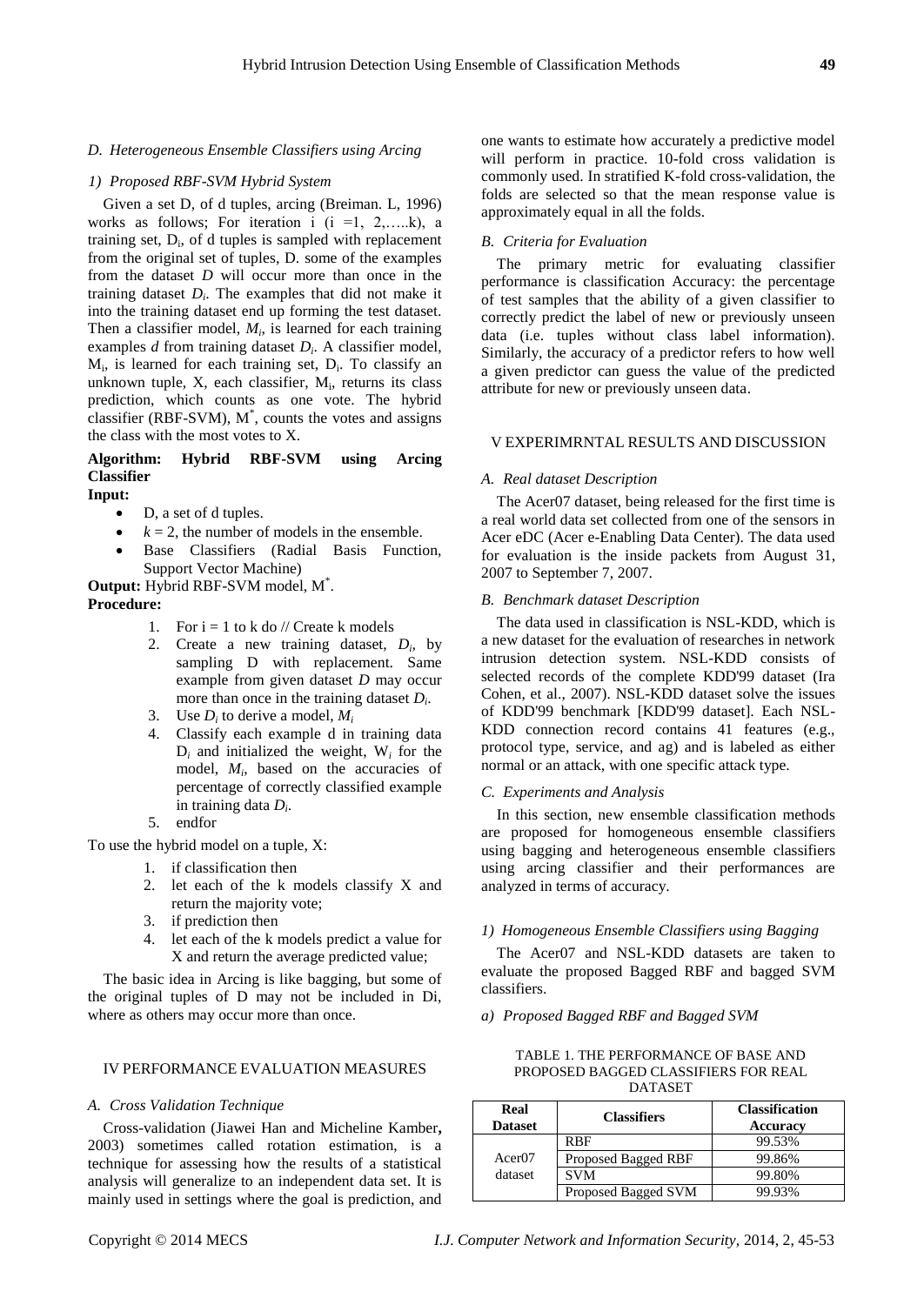

Figure 1. Classification Accuracy of Base and Proposed Bagged Classifiers Using Real dataset

#### TABLE 2. THE PERFORMANCE OF BASE AND PROPOSED BAGGED CLASSIFIERS FOR BENCHMARK DATASET

| <b>Benchmark</b><br><b>Dataset</b> | <b>Classifiers</b>            | <b>Classification</b><br>Accuracy |
|------------------------------------|-------------------------------|-----------------------------------|
|                                    | <b>RBF</b>                    | 84.74%                            |
| <b>NSL-KDD</b>                     | Proposed Bagged<br><b>RBF</b> | 86.40%                            |
| dataset                            | <b>SVM</b>                    | 91.81%                            |
|                                    | Proposed Bagged<br><b>SVM</b> | 93.92%                            |



Figure 2. Classification Accuracy of Base and Proposed Bagged Classifiers Using Benchmark Dataset

In this research work, new ensemble classification methods are proposed for homogeneous ensemble classifiers using bagging and their performances are analyzed in terms of accuracy. Here, the base classifiers are constructed using radial basis function and Support Vector Machine. 10-fold cross validation (Kohavi, R, 1995) technique is applied to the base classifiers and evaluated Classification accuracy. Bagging is performed with radial basis function classifier and support vector machine to obtain a very good classification performance. Table 1 and 2 show classification performance for real and benchmark datasets of intrusion detection using existing and proposed bagged radial basis function neural network and support vector machine. The analysis of results shows that the proposed bagged radial basis function and bagged support vector machine classifies are shown to be superior to individual approaches for real and benchmark datasets of intrusion detection problem in terms of classification accuracy.

According to figure 1 and 2 proposed combined models show significantly larger improvement of Classification accuracy than the base classifiers. This means that the combined methods are more accurate than the individual methods in the field of intrusion detection.

## *2) Heterogeneous Ensemble Classifiers using Arcing*

The Acer07 and NSL-KDD datasets are taken to evaluate the proposed hybrid RBF-SVM classifiers.

## *a) Proposed Hybrid RBF-SVM System*

TABLE 3. THE PERFORMANCE OF BASE AND PROPOSED HYBRID RBF-SVM CLASSIFIERS FOR REAL DATASET

| Real<br><b>Dataset</b>        | <b>Classifiers</b>                 | <b>Classification Accuracy</b> |
|-------------------------------|------------------------------------|--------------------------------|
| Acer <sub>07</sub><br>dataset | <b>RBF</b>                         | 99.40%                         |
|                               | <b>SVM</b>                         | 99.60%                         |
|                               | Proposed Hybrid RBF-<br><b>SVM</b> | 99.90%                         |





#### TABLE 4. THE PERFORMANCE OF BASE AND PROPOSED HYBRID RBF-SVM CLASSIFIER FOR BENCHMARK DATASET

| <b>Benchmark</b><br><b>Dataset</b> | <b>Classifiers</b> | <b>Classification</b><br><b>Accuracy</b> |
|------------------------------------|--------------------|------------------------------------------|
|                                    | <b>RBF</b>         | 84.74%                                   |
| NSL-KDD                            | <b>SVM</b>         | 91.81%                                   |
| dataset                            | Proposed Hybrid    | 98.46%                                   |
|                                    | <b>RBF-SVM</b>     |                                          |



Figure 4. Classification Accuracy of Base and Proposed Hybrid RBF-SVM Classifiers Using Benchmark Dataset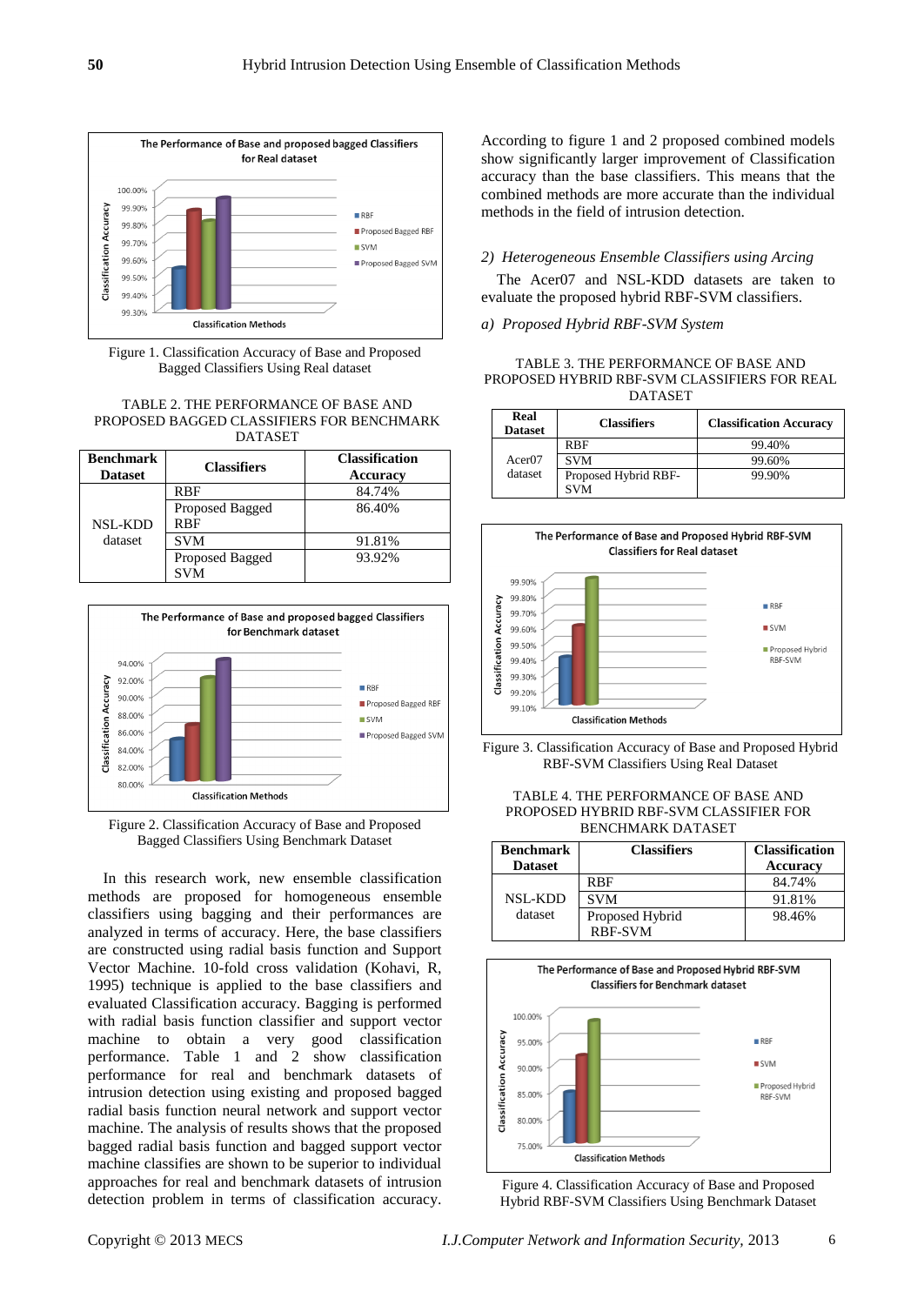In this research work, new hybrid classification methods are proposed for heterogeneous ensemble classifiers using arcing classifier and their performances are analyzed in terms of accuracy. The data set described in section 5 is being used to test the performance of base classifiers and hybrid classifier. Classification accuracy was evaluated using 10-fold cross validation. In the proposed approach, first the base classifiers RBF and SVM are constructed individually to obtain a very good generalization performance. Secondly, the ensemble of RBF and SVM is designed. In the ensemble approach, the final output is decided as follows: base classifier's output is given a weight (0–1 scale) depending on the generalization performance as given in Table 3 and 4. According to figure 3 and 4, the proposed hybrid models show significantly larger improvement of classification accuracy than the base classifiers and the results are found to be statistically significant.

The experimental results show that proposed hybrid RBF-SVM is superior to individual approaches for intrusion detection problem in terms of classification accuracy.

#### VI CONCLUSIONS

In this research work, new combined classification methods are proposed for homogeneous ensemble classifiers using bagging and the performance comparisons have been demonstrated using real and benchmark dataset of intrusion detection in terms of accuracy. Here, the proposed bagged radial basis function and bagged support vector machine combines the complementary features of the base classifiers. Similarly, new hybrid RBF-SVM models are designed in heterogeneous ensemble classifiers involving RBF and SVM models as base classifiers and their performances are analyzed in terms of accuracy.

The experiment results lead to the following observations.

- SVM exhibits better performance than RBF in the important respects of accuracy.
- \* The proposed bagged methods are shown to be significantly higher improvement of classification accuracy than the base classifiers.
- The hybrid RBF-SVM shows higher percentage of classification accuracy than the base classifiers.
- $\hat{\mathbf{r}}$  The  $\chi^2$  statistic is determined for all the above approaches and their critical value is found to be less than 0.455. Hence corresponding probability is  $p < 0.5$ . This is smaller than the conventionally accepted significance level of 0.05 or 5%. Thus examining a  $\chi^2$  significance table, it is found that this value is significant with a degree of freedom of 1. In general, the result of  $\chi^2$  statistic analysis shows that the proposed classifiers are significant at  $p < 0.05$ than the existing classifiers.
- The accuracy of base classifiers is compared with homogeneous and heterogeneous models

for data mining problems and heterogeneous models exhibit better results than homogeneous models for real and benchmark data sets of intrusion detection.

 The intrusion detection dataset could be detected with high accuracy for homogeneous and heterogeneous models.

The future research will be directed towards developing more accurate base classifiers particularly for the intrusion detection problem.

## ACKNOWLEDGMENT

Author gratefully acknowledges the authorities of Annamalai University for the facilities offered and encouragement to carry out this work.

#### **REFERENCES**

- [1] P. Anderson, "Computer security threat monitoring and surveillance", Technical Report, James P. Anderson Co., Fort Washington, PA, 1980.
- [2] E. Biermann, E. Cloete and L.M. Venter, "A comparison of intrusion detection Systems", Computer and Security, vol. 20, pp. 676-683, 2001.
- [3] Breiman. L, "Bias, Variance, and Arcing Classifiers", Technical Report 460, Department of Statistics, University of California, Berkeley, CA, 1996.
- [4] Breiman, L. "Bagging predictors", Machine Learning, vol.24, no. 2, pp. 123– 140, 1996a
- [5] Burges, C. J. C, "A tutorial on support vector machines for pattern recognition", Data Mining and Knowledge Discovery, vol. 2, no. 2, pp. 121-167, 1998.
- [6] W. H. Chen, S. H. Hsu, H.P Shen, "Application of SVM and ANN for intrusion detection", Comput OperRes Vol-ume 32, Issue 10, pp. 2617–2634, 2005a.
- [7] Chen Y, Abraham A, and Yang J, "Feature deduction and intrusion detection using flexible neural trees‖, In: Second IEEE International Symposium on Neural Networks, 2005b, pp. 2617- 2634.
- [8] C. Katar, "Combining multiple techniques for intrusion detection", Int J Comput Sci Network Security, pp. 208–218, 2006.
- [9] Cherkassky, V. and Mulier, F, "Learning from Data - Concepts, Theory and Methods", John Wiley & Sons, New York, 1998.
- [10] Freund, Y. and Schapire, R, "A decision-theoretic generalization of on-line learning and an application to boosting", In proceedings of the Second European Conference on Computational Learning Theory, 1995, pp 23-37.
- [11] Freund, Y. and Schapire, R, "Experiments with a new boosting algorithm", In Proceedings of the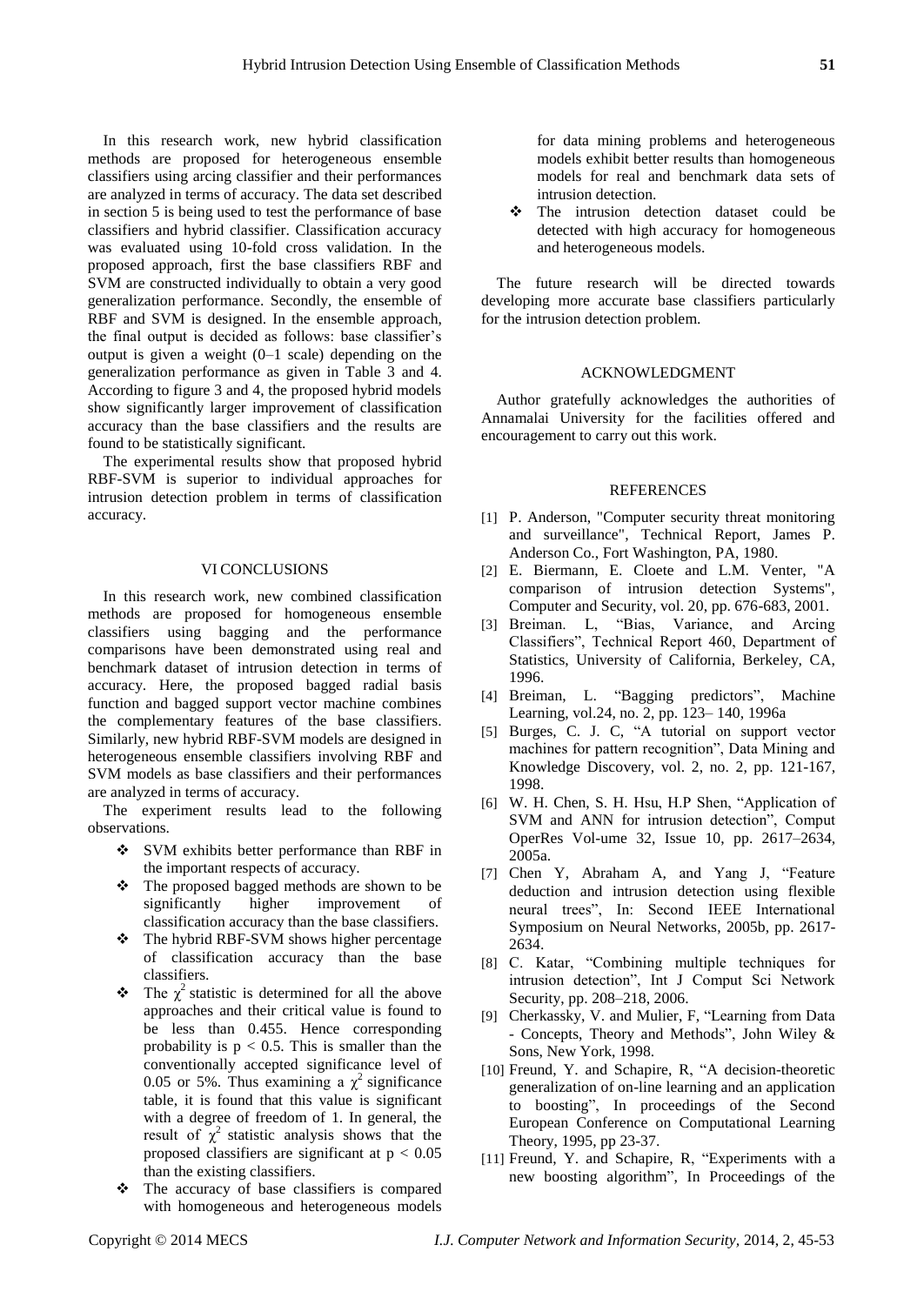Thirteenth International Conference on Machine Learning, 1996, pp. 148-156 Bari, Italy.

- [12] Ghosh AK, Schwartzbard A, "A study in using neural networks for anomaly and misuse detection", In: The proceeding on the  $8<sup>th</sup>$  USENIX security symposium, <http://citeseer.ist.psu.edu/context/117 0861/0>; [accessed August 2006], 1999.
- [13] M.Govindarajan, RM.Chandrasekaran, "Intrusion Detection using an Ensemble of Classification Methods", In Proceedings of International Conference on Machine Learning and Data Analysis, San Francisco, U.S.A, 2012, pp. 459-464.
- [14] Haykin, S, "Neural networks: a comprehensive foundation" (second ed.), New Jersey: Prentice Hall, 1999.
- [15] Heady R, Luger G, Maccabe A, Servilla M, "The architecture of a network level intrusion detection system", Technical Report, Department of Computer Science, University of New Mexico, 1990.
- [16] K. Ilgun, R.A. Kemmerer and P.A. Porras, "State transition analysis:A rule-based intrusion detection approach", IEEE Trans. Software Eng. vol. 21, pp. 181-199, 1995.
- [17] Ira Cohen, Qi Tian, Xiang Sean Zhou and Thoms S.Huang, "Feature Selection Using Principal Feature Analysis", In Proceedings of the 15th international conference on Multimedia, Augsburg, Germany, September, 2007, pp. 25-29.
- [18] Jiawei Han, Micheline Kamber, "Data Mining Concepts and Techniques" Elsevier Publications, 2003.
- [19] Kohavi, R, "A study of cross-validation and bootstrap for accuracy estimation and model selection", Proceedings of International Joint Conference on Artificial Intelligence, 1995, pp. 1137–1143.
- [20] KDD'99 dataset, http://kdd.ics.uci.edu/databases, Irvine, CA, USA, 2010.
- [21] E. Lundin and E. Jonsson, "Anomaly-based intrusion detection: privacy concerns and other problems", Computer Networks, vol. 34, pp. 623- 640, 2002.
- [22] D. Marchette, "A statistical method for profiling network traffic", In proceedings of the First USENIX Workshop on Intrusion Detection and Network Monitoring (Santa Clara), CA.1999, pp. 119-128.
- [23] Mukkamala S, Sung AH, Abraham A, "Intrusion detection using ensemble of soft computing paradigms", third international conference on intelligent systems design and applications, intelligent systems design and applications, advances in soft computing. Germany: Springer, 2003, pp. 239–48.
- [24] Mukkamala S, Sung AH, Abraham A, "Modeling intrusion detection systems using linear genetic

programming approach", The 17th international conference on industrial & engineering applications of artificial intelligence and expert systems, innovations in applied artificial intelligence. In: Robert O., Chunsheng Y., Moonis A., editors. Lecture Notes in Computer Science, vol. 3029. Germany: Springer, 2004a, pp. 633–42.

- [25] Mukkamala S, Sung AH, Abraham A, Ramos V, "Intrusion detection systems using adaptive regression splines", In: Seruca I, Filipe J, Hammoudi S, Cordeiro J, editors, Proceedings of the 6th international conference on enterprise information systems, ICEIS'04, vol. 3, Portugal, 2004b, pp. 26–33.
- [26] S. Mukkamala, G. Janoski and A.Sung, "Intrusion detection: support vector machines and neural networks", In proceedings of the IEEE International Joint Conference on Neural Networks (ANNIE), St. Louis, MO, 2002, pp. 1702-1707.
- [27] Oliver Buchtala, Manuel Klimek, and Bernhard Sick, Member, IEEE, "Evolutionary Optimization of Radial Basis Function Classifiers for Data Mining Applications", IEEE Transactions on systems, man, and cybernetics—part b: cybernetics, vol. 35, no. 5, 2005.
- [28] Shah K, Dave N, Chavan S, Mukherjee S, Abraham A, Sanyal S, "Adaptive neuro-fuzzy intrusion detection system", IEEE International Conference on Information Technology: Coding and Computing (ITCC'04), vol. 1. USA: IEEE Computer Society, 2004, pp. 70–74.
- [29] T. Shon and J. Moon, "A hybrid machine learning approach to network anomaly detection", Information Sciences, vol.177, pp. 3799-3821, 2007.
- [30] Summers RC, "Secure computing: threats and safeguards", New York: McGraw-Hill, 1997.
- [31] Sundaram A, "An introduction to intrusion detection", ACM Cross Roads, vol.2, no.4, 1996.
- [32] W. Stallings, "Cryptography and network security principles and practices", USA: Prentice Hall, 2006.
- [33] C. Tsai, Y. Hsu, C. Lin and W. Lin, "Intrusion detection by machine learning: A review", Expert Systems with Applications, vol. 36, pp.11994- 12000, 2009.
- [34] Vanajakshi, L. and Rilett, L.R, "A Comparison of the Performance of Artificial Neural Network and Support Vector Machines for the Prediction of Traffic Speed", IEEE Intelligent Vehicles Symposium, University of Parma, Parma, Italy: IEEE, 2004, pp.194-199.
- [35] T. Verwoerd and R. Hunt, "Intrusion detection techniques and approaches", Computer Communications, vol. 25, pp.1356-1365, 2002.
- [36] S. Wu and W. Banzhaf, "The use of computational intelligence in intrusion detection systems: A review", Applied Soft Computing, vol.10, pp. 1-35, 2010.